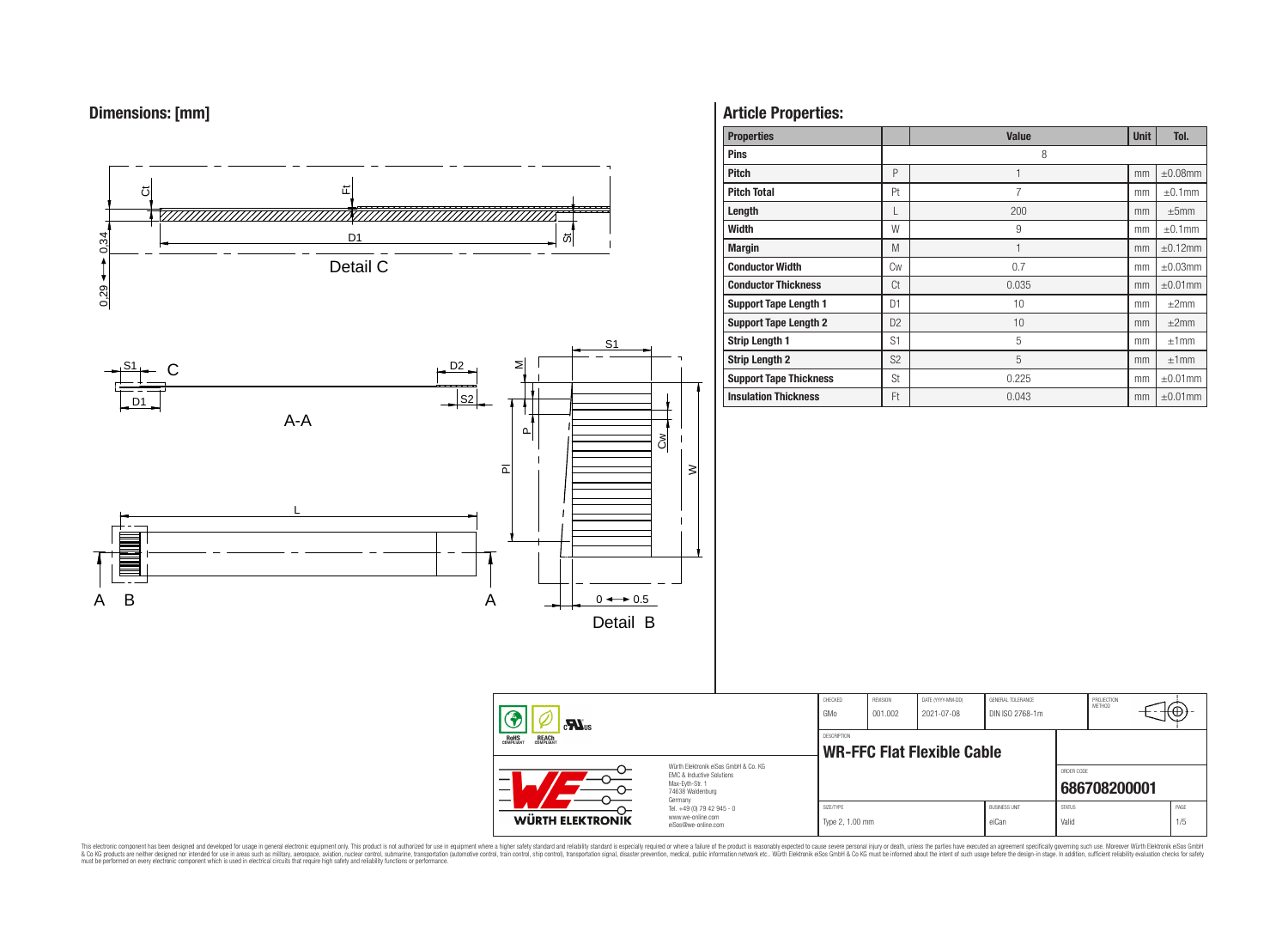## **Kind Properties:**

| <b>Duruping</b> | ററ<br>20 Mating cycles |
|-----------------|------------------------|

# **Material Properties:**

| IVIALEITAI PTODEITIES. |             |  | <b>cULus Approval</b>        | E328849 |
|------------------------|-------------|--|------------------------------|---------|
| l Insulator Material   | PET (White) |  |                              |         |
| Tape Material          | PET (Blue)  |  | <b>Packaging Properties:</b> |         |
| l Contact Material     | Copper      |  | Packaging                    | Bag     |
| <b>Contact Plating</b> | 1 in        |  |                              |         |

## **General Information:**

| Operating Temperature                   | -30 up to +105 $^{\circ}$ C |
|-----------------------------------------|-----------------------------|
| <b>Heat Resistance</b>                  | 110 °C x 96 HRS             |
| <b>Flammability Rating according to</b> | UL SUB.758                  |
| <b>Moisture Resistance</b>              | 40 °C, 95 % RH x 96 HRS     |

## **Electrical Properties:**

| <b>Properties</b>            |           | <b>Test conditions</b> | <b>Value</b> | Unit      | Tol. |
|------------------------------|-----------|------------------------|--------------|-----------|------|
| <b>Rated Current</b>         | ΙR        |                        |              | A         | max. |
| <b>Working Voltage</b>       |           |                        | 60           |           |      |
| <b>Insulation Resistance</b> | $R_{ISO}$ | 500 V (DC)             | 1000         | MΩ        | min. |
| <b>Withstanding Voltage</b>  |           | min No Breakdown       | 500          | V(AC)     |      |
| <b>Conductor Resistance</b>  | R         |                        | 1.09         | 0/m       | max. |
| <b>Contact Resistance</b>    | R         |                        | 20           | $m\Omega$ | max. |

# **Mechanical Properties:**

| <b>Properties</b>              | <b>Test conditions</b> | <b>Value</b> | <b>Unit</b>       | Tol.   |
|--------------------------------|------------------------|--------------|-------------------|--------|
| <b>Elongation of Insulator</b> |                        | 60           | $\frac{0}{0}$     | min.   |
| <b>Tensile strength</b>        |                        | 35           | N/mm <sup>2</sup> | min.   |
| <b>Flexing test</b>            | $180^\circ$            | 20           | Times             | ` min. |
| <b>Abrasion</b>                |                        | 10000        | Times             | min.   |

# **Certification: RoHS Approval RoHS Approval Compliant** [2011/65/EU&2015/863] **REACh Approval REACh Approval Conform or declared [(EC)1907/2006]**

# **Packaging Properties:**<br>Packaging

| Packaging | sar |
|-----------|-----|
|           |     |

| $\mathbf{M}$ <sub>us</sub><br><b>REACH</b><br>COMPLIANT<br><b>ROHS</b><br>COMPLIANT                      |                                                                                   | CHECKED<br>GMo                            | REVISION<br>001.002 | DATE (YYYY-MM-DD)<br>2021-07-08 | GENERAL TOLERANCE<br>DIN ISO 2768-1m |                        | PROJECTION<br>METHOD | tΨ.         |
|----------------------------------------------------------------------------------------------------------|-----------------------------------------------------------------------------------|-------------------------------------------|---------------------|---------------------------------|--------------------------------------|------------------------|----------------------|-------------|
|                                                                                                          |                                                                                   | DESCRIPTION<br>WR-FFC Flat Flexible Cable |                     |                                 |                                      |                        |                      |             |
| Würth Flektronik eiSos GmbH & Co. KG<br>EMC & Inductive Solutions<br>Max-Evth-Str. 1<br>74638 Waldenburg |                                                                                   |                                           |                     |                                 |                                      | ORDER CODE             | 686708200001         |             |
| <b>WÜRTH ELEKTRONIK</b>                                                                                  | Germany<br>Tel. +49 (0) 79 42 945 - 0<br>www.we-online.com<br>eiSos@we-online.com | SIZE/TYPE<br>Type 2, 1.00 mm              |                     |                                 | <b>BLISINESS LINIT</b><br>eiCan      | <b>STATUS</b><br>Valid |                      | PAGE<br>2/5 |

This electronic component has been designed and developed for usage in general electronic equipment only. This product is not authorized for subserved requipment where a higher selection equipment where a higher selection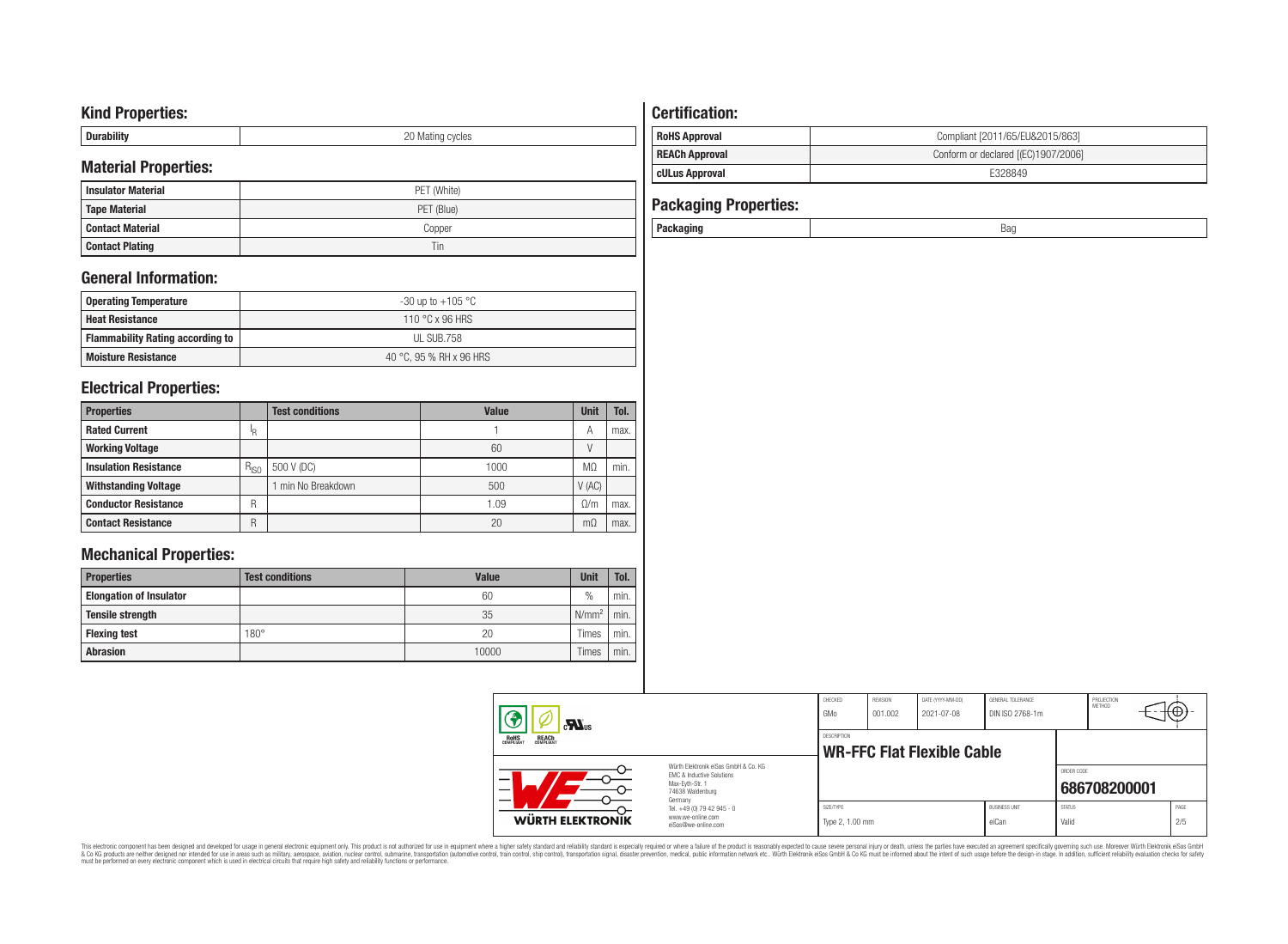

| ᢕ<br>74638 Waldenburg<br>Germany<br>Tel. +49 (0) 79 42 945 - 0<br>᠊ᡐ<br>www.we-online.com<br>JІK |                                                                                      | SIZE/TYPE<br>Type 2, 1.00 mm |                            |                                   | <b>BUSINESS UNIT</b><br>eiCan        | <b>STATUS</b><br>Valid |                      | PAGE<br>3/5 |  |
|--------------------------------------------------------------------------------------------------|--------------------------------------------------------------------------------------|------------------------------|----------------------------|-----------------------------------|--------------------------------------|------------------------|----------------------|-------------|--|
| ᠊ᡐ<br>--                                                                                         | Würth Elektronik eiSos GmbH & Co. KG<br>FMC & Inductive Solutions<br>Max-Evth-Str. 1 |                              |                            | <b>WR-FFC Flat Flexible Cable</b> |                                      | ORDER CODE             | 686708200001         |             |  |
|                                                                                                  |                                                                                      | <b>DESCRIPTION</b>           |                            |                                   |                                      |                        |                      |             |  |
|                                                                                                  |                                                                                      | CHECKED<br>GMo               | <b>REVISION</b><br>001.002 | DATE (YYYY-MM-DD)<br>2021-07-08   | GENERAL TOLERANCE<br>DIN ISO 2768-1m |                        | PROJECTION<br>METHOD | ₩           |  |

This electronic component has been designed and developed for usage in general electronic equipment only. This product is not authorized for subserved requipment where a higher selection equipment where a higher selection

**WÜRTH ELEKTROI**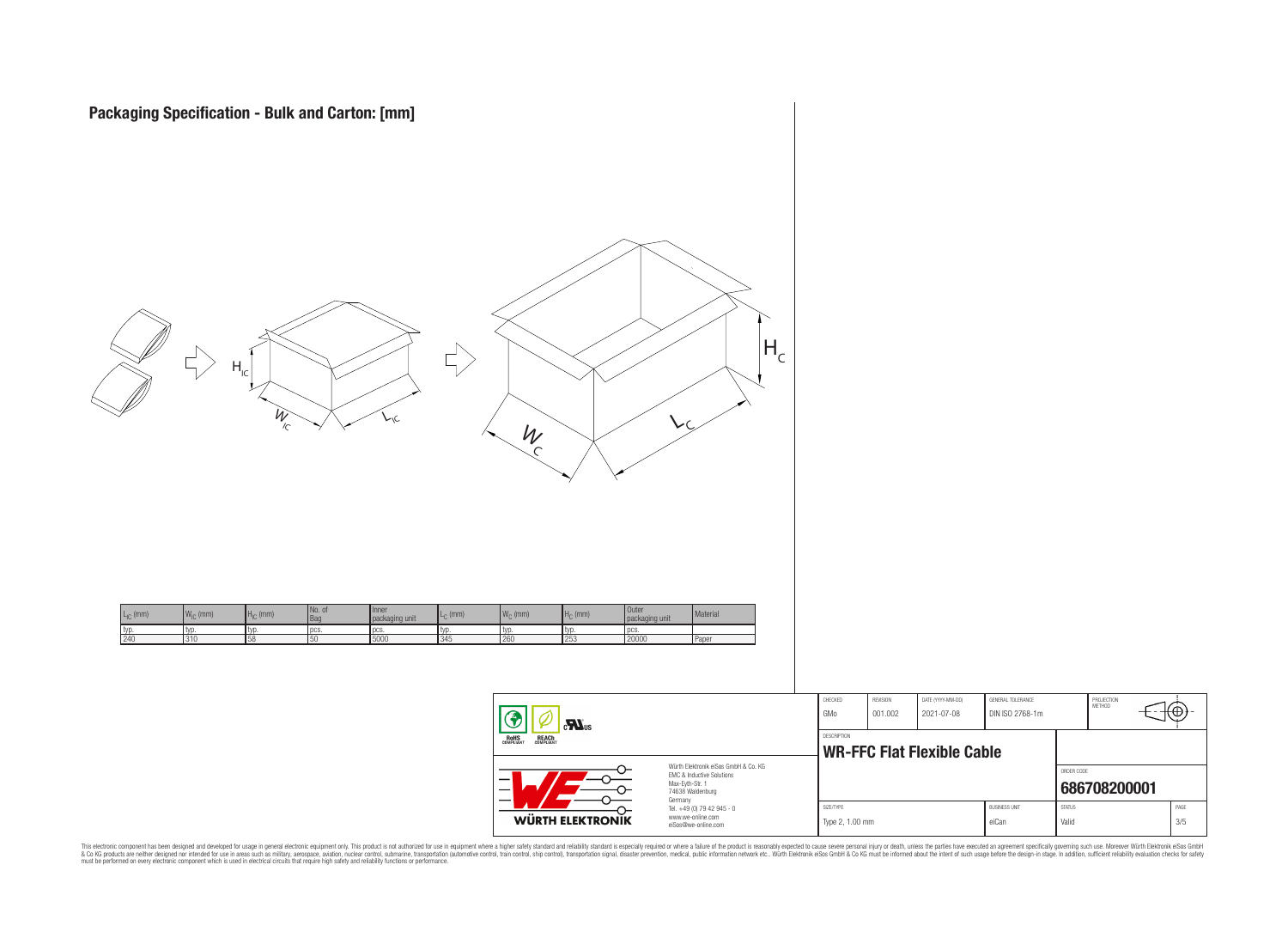## **Cautions and Warnings:**

## **The following conditions apply to all goods within the product series of the Connectors of Würth Elektronik eiSos GmbH & Co. KG:**

#### **General:**

- This mechanical component is designed and manufactured for use in general electronic equipment.
- Würth Elektronik must be asked for written approval (following the PPAP procedure) before incorporating the components into any equipment in fields such as military, aerospace, aviation, nuclear control, submarine, transportation (automotive control, train control, ship control), transportation signal, disaster prevention, medical, public information network, etc. where higher safety and reliability are especially required and/or if there is the possibility of direct damage or human injury.
- Mechanical components that will be used in safety-critical or high-reliability applications, should be pre-evaluated by the customer.
- The mechanical component is designed and manufactured to be used within the datasheet specified values. If the usage and operation conditions specified in the datasheet are not met, the component may be damaged or dissolved.
- Do not drop or impact the components, the component may be damaged.
- Prevent any damage or scratches on the component, especially on the actuator.
- Direct mechanical impact to the product shall be prevented (e.g overlapping of the PCB's).
- Würth Elektronik products are qualified according to international standards, which are listed in each product reliability report. Würth Elektronik does not warrant any customer qualified product characteristics beyond Würth Elektroniks' specifications, for its validity and sustainability over time.
- The responsibility for the applicability of the customer specific products and use in a particular customer design is always within the authority of the customer. All technical specifications for standard products do also apply to customer specific products.
- The mechanical component is designed to be used along with Würth Elektronik counterparts and tools. Würth Elektronik cannot ensure the reliability of these components while being used with other products.

#### **Product Specific:**

#### **Soldering:**

- The solder profile must comply with the technical product specifications. All other profiles will void the warranty.
- All other soldering methods are at the customers' own risk.

#### **Cleaning and Washing:**

- Washing agents used during the production to clean the customer application might damage or change the characteristics of the component, body, pins and termination. Washing agents may have a negative effect on the long-term functionality of the product.
- Using a brush during the cleaning process may deform function relevant areas. Therefore, we do not recommend using a brush during the PCB cleaning process.

#### **Potting and Coating:**

• If the product is potted in the customer application, the potting material might shrink or expand during and after hardening. Shrinking could lead to an incomplete seal, allowing contaminants into the components. Expansion could damage the components. We recommend a manual inspection after potting or coating to avoid these effects.

#### **Storage Conditions:**

- A storage of Würth Elektronik products for longer than 12 months is not recommended. Within other effects, the terminals may suffer degradation, resulting in bad solderability. Therefore, all products shall be used within the period of 12 months based on the day of shipment.
- Do not expose the components to direct sunlight.
- The storage conditions in the original packaging are defined according to DIN EN 61760-2.
- The storage conditions stated in the original packaging apply to the storage time and not to the transportation time of the components.

#### **Packaging:**

• The packaging specifications apply only to purchase orders comprising whole packaging units. If the ordered quantity exceeds or is lower than the specified packaging unit, packaging in accordance with the packaging specifications cannot be ensured.

#### **Handling:**

- Do not repeatedly operate the component with excessive force. It may damage or deform the component resulting in malfunction.
- In the case a product requires particular handling precautions, in addition to the general recommendations mentioned here before, these will appear on the product datasheet
- The temperature rise of the component must be taken into consideration. The operating temperature is comprised of ambient temperature and temperature rise of the component.The operating temperature of the component shall not exceed the maximum temperature specified.

These cautions and warnings comply with the state of the scientific and technical knowledge and are believed to be accurate and reliable. However, no responsibility is assumed for inaccuracies or incompleteness.

| $\mathbf{r}$<br>ROHS<br>COMPLIANT<br><b>REACH</b><br>COMPLIANT                                                |                                                                                   | CHECKED<br>GMo                                          | <b>REVISION</b><br>001.002 | DATE (YYYY-MM-DD)<br>2021-07-08 | GENERAL TOLERANCE<br>DIN ISO 2768-1m |                        | PROJECTION<br>METHOD | ₩ |             |
|---------------------------------------------------------------------------------------------------------------|-----------------------------------------------------------------------------------|---------------------------------------------------------|----------------------------|---------------------------------|--------------------------------------|------------------------|----------------------|---|-------------|
|                                                                                                               |                                                                                   | <b>DESCRIPTION</b><br><b>WR-FFC Flat Flexible Cable</b> |                            |                                 |                                      |                        |                      |   |             |
| Würth Elektronik eiSos GmbH & Co. KG<br>EMC & Inductive Solutions<br>–<br>Max-Eyth-Str. 1<br>74638 Waldenburg |                                                                                   |                                                         |                            |                                 |                                      | ORDER CODE             | 686708200001         |   |             |
| <b>WÜRTH ELEKTRONIK</b>                                                                                       | Germany<br>Tel. +49 (0) 79 42 945 - 0<br>www.we-online.com<br>eiSos@we-online.com | SIZE/TYPE<br>Type 2, 1.00 mm                            |                            |                                 | <b>BUSINESS UNIT</b><br>eiCan        | <b>STATUS</b><br>Valid |                      |   | PAGE<br>4/5 |

This electronic component has been designed and developed for usage in general electronic equipment only. This product is not authorized for use in equipment where a higher safety standard and reliability standard si espec & Ook product a label and the membed of the seasuch as marked and as which such a membed and the such assume that income in the seasuch and the simulation and the such assume that include to the such a membed and the such